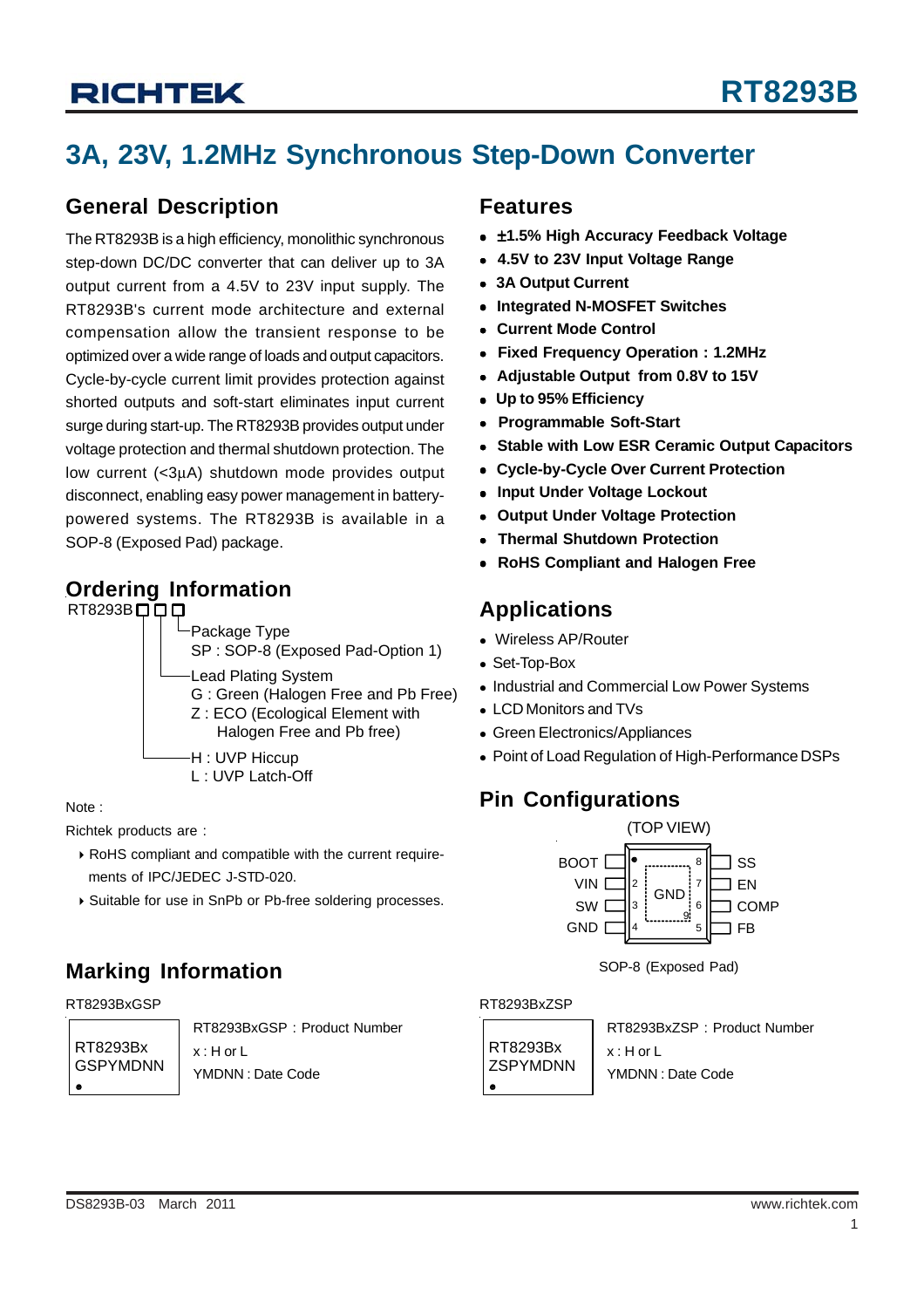

### **Typical Application Circuit**



#### **Table 1. Recommended Component Selection**

| Vout (V | $R1$ (kW)         | <b>R2 (kW)</b> | $R_C$ (kW) | $C_C(nF)$        | (mH) | $C_{OUT}$ ( $mF$ ) |
|---------|-------------------|----------------|------------|------------------|------|--------------------|
| 8       | 27                | 3              | 51         | $2.2\,$          | 10   | 22x2               |
| 5       | 62                | 11.8           | 33         | $2.2\,$          | 6.8  | 22x2               |
| 3.3     | 75                | 24             | 22         | 2.2              | 3.6  | $22 \times 2$      |
| 2.5     | 25.5              | 12             | 16         | $2.2\phantom{0}$ | 3.6  | 22x2               |
| 1.5     | 10.5              | 12             | 10         | 2.2              | 2    | 22x2               |
| 1.2     | $12 \overline{ }$ | 24             | 8.2        | 2.2              | 2    | $22 \times 2$      |
|         | 3                 | 12             | 6.8        | 2.2              | 2    | $22 \times 2$      |

### **Functional Pin Description**

| Pin No.               | Pin Name    | <b>Pin Function</b>                                                                                                                                                                                                                                                         |
|-----------------------|-------------|-----------------------------------------------------------------------------------------------------------------------------------------------------------------------------------------------------------------------------------------------------------------------------|
| 1                     | <b>BOOT</b> | Bootstrap for High Side Gate Driver. Connect a 0.1µF or greater ceramic<br>capacitor from BOOT to SW pins.                                                                                                                                                                  |
| 2                     | <b>VIN</b>  | Input Supply Voltage, 4.5V to 23V. Must bypass with a suitably large ceramic<br>capacitor.                                                                                                                                                                                  |
| 3                     | SW          | Switch Node. Connect this pin to an external L-C filter.                                                                                                                                                                                                                    |
| 4,<br>9 (Exposed Pad) | <b>GND</b>  | Ground. The exposed pad must be soldered to a large PCB and connected to<br>GND for maximum power dissipation.                                                                                                                                                              |
| 5                     | FB.         | Feedback Input. This pin is connected to the converter output. It is used to set<br>the output of the converter to regulate to the desired value via an internal<br>resistive divider. For an adjustable output, an external resistive divider is<br>connected to this pin. |
| 6                     | <b>COMP</b> | Compensation Node. COMP is used to compensate the regulation control<br>loop. Connect a series RC network from COMP to GND. In some cases, an<br>additional capacitor from COMP to GND is required.                                                                         |
| 7                     | EN          | Chip Enable (Active High). A logic low forces the RT8293B into shutdown<br>mode reducing the supply current to less than 3µA. Attach this pin to VIN with<br>a 100k $\Omega$ pull up resistor for automatic startup.                                                        |
| 8                     | SS          | Soft-Start Control Input. SS controls the soft-start period. Connect a capacitor<br>from SS to GND to set the soft-start period. A $0.1 \mu$ F capacitor sets the<br>soft-start period to 13.5ms.                                                                           |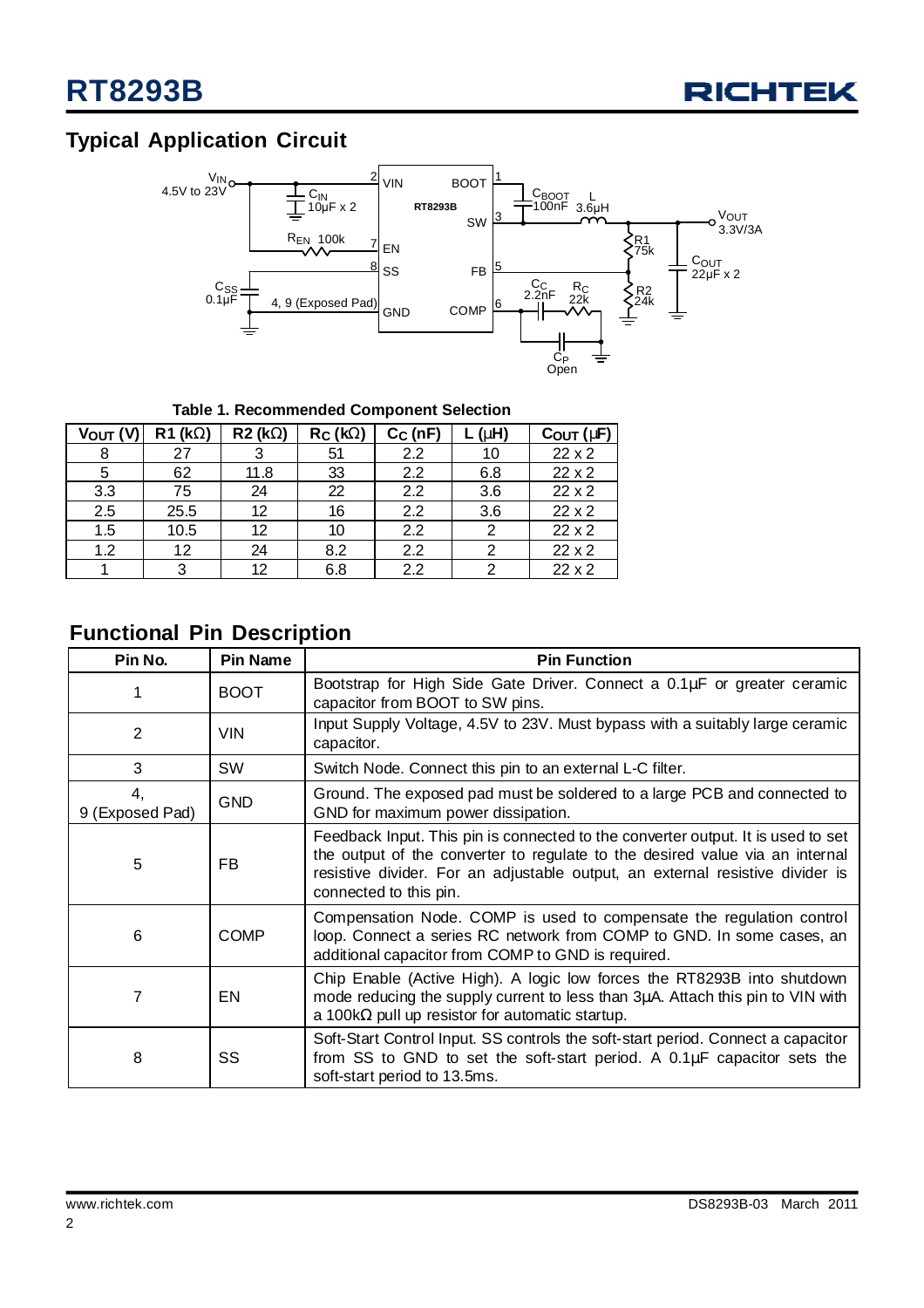### **Function Block Diagram**

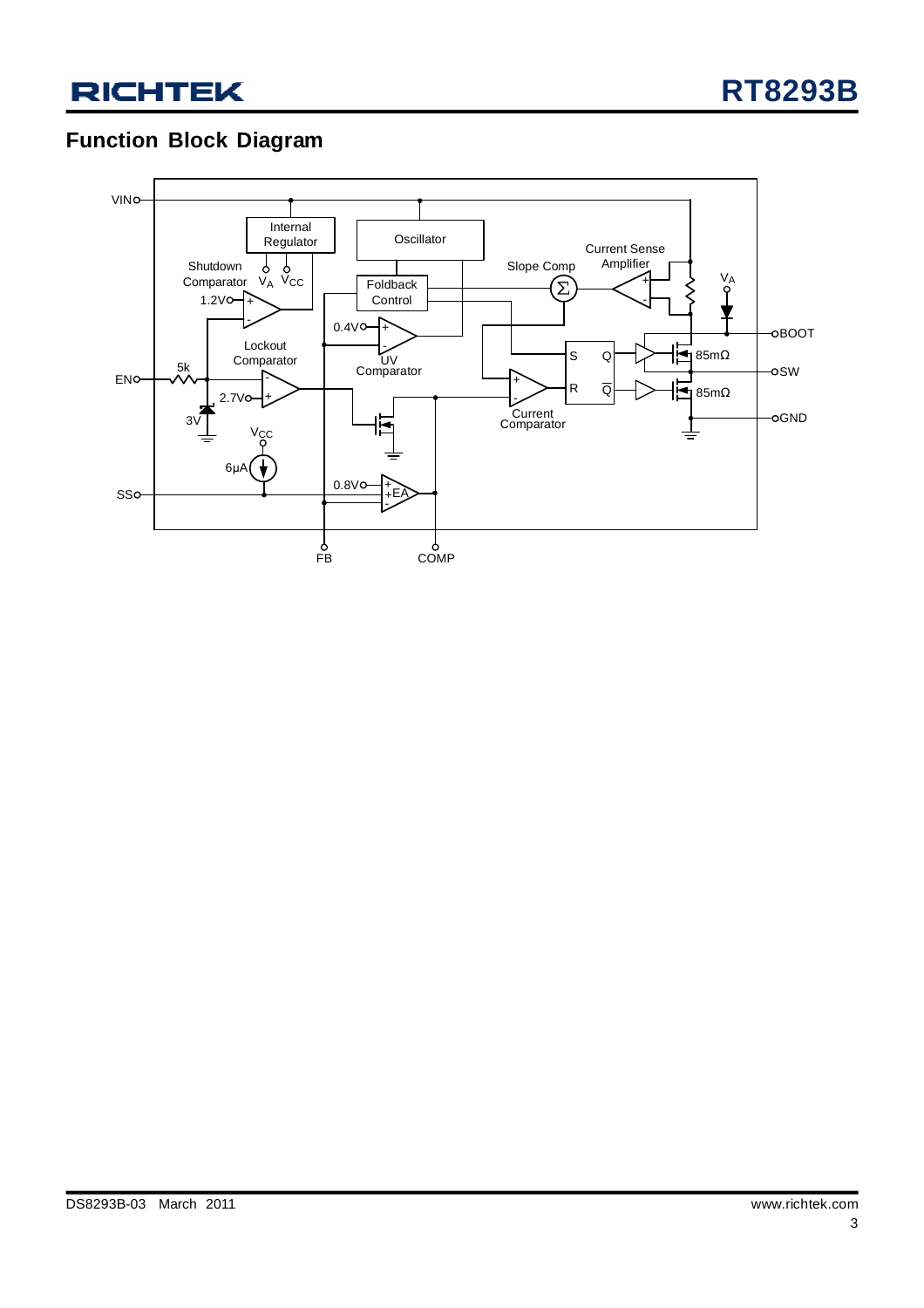

### **Absolute Maximum Ratings** (Note 1)

| <b>Power Dissipation, P<sub>D</sub></b> $\textcircled{1}$ T <sub>A</sub> = 25 <sup>o</sup> C |  |
|----------------------------------------------------------------------------------------------|--|
|                                                                                              |  |
| Package Thermal Resistance (Note 2)                                                          |  |
|                                                                                              |  |
|                                                                                              |  |
|                                                                                              |  |
|                                                                                              |  |
|                                                                                              |  |
| <b>ESD Susceptibility</b> (Note 3)                                                           |  |
|                                                                                              |  |
|                                                                                              |  |
|                                                                                              |  |

### **Recommended Operating Conditions** (Note 4)

#### **Electrical Characteristics**

( $V_{IN}$  = 12V,  $T_A$  = 25°C, unless otherwise specified)

| <b>Parameter</b>                                 | <b>Symbol</b>     | <b>Test Conditions</b>                 | Min   | <b>Typ</b> | Max                      | <b>Unit</b> |
|--------------------------------------------------|-------------------|----------------------------------------|-------|------------|--------------------------|-------------|
| Shutdown Supply Current                          |                   | $V_{FN} = 0V$                          | --    | 0.5        | 3                        | μA          |
| <b>Supply Current</b>                            |                   | $V_{EN} = 3V$ , $V_{FB} = 0.9V$        | $ -$  | 0.8        | 1.2                      | mA          |
| Feedback Voltage                                 | $V_{FB}$          | $4.5V \leq V_{IN} \leq 23V$            | 0.788 | 0.8        | 0.812                    | V           |
| Error Amplifier<br>Transconductance              | $G_{EA}$          | $\Delta$ IC = $\pm$ 10 $\mu$ A         | --    | 940        | $\overline{\phantom{a}}$ | μA/V        |
| High Side Switch<br>On-Resistance                | RDS(ON)1          |                                        | --    | 85         | --                       | $m\Omega$   |
| Low Side Switch<br>On-Resistance                 | $R_{DS(ON)2}$     |                                        |       | 85         | --                       | $m\Omega$   |
| <b>High Side Switch Leakage</b><br>Current       |                   | $V_{FN} = 0V$ , $V_{SW} = 0V$          |       | 0          | 10                       | μA          |
| High Side Switch Current Limit                   |                   | Min. Duty Cycle, BOOT- $V_{SW} = 4.8V$ | $ -$  | 5.1        | --                       | A           |
| Low Side Switch Current Limit                    |                   | From Drain to Source                   | $- -$ | 1.5        | --                       | A           |
| <b>COMP</b> to Current Sense<br>Transconductance | Gcs               |                                        | $- -$ | 5.4        | --                       | AN          |
| <b>Oscillation Frequency</b>                     | F <sub>OSC1</sub> |                                        | 1     | 1.2        | 1.4                      | <b>MHz</b>  |
| <b>Short Circuit Oscillation</b><br>Frequency    | F <sub>OSC2</sub> | $V_{FB} = 0V$                          | --    | 270        | $\overline{\phantom{a}}$ | kHz         |
| Maximum Duty Cycle                               | $D_{MAX}$         | $V_{FB} = 0.7V$                        | --    | 75         | --                       | %           |
| Minimum On-Time                                  | ton               |                                        | --    | 100        | --                       | ns          |

*To be continued*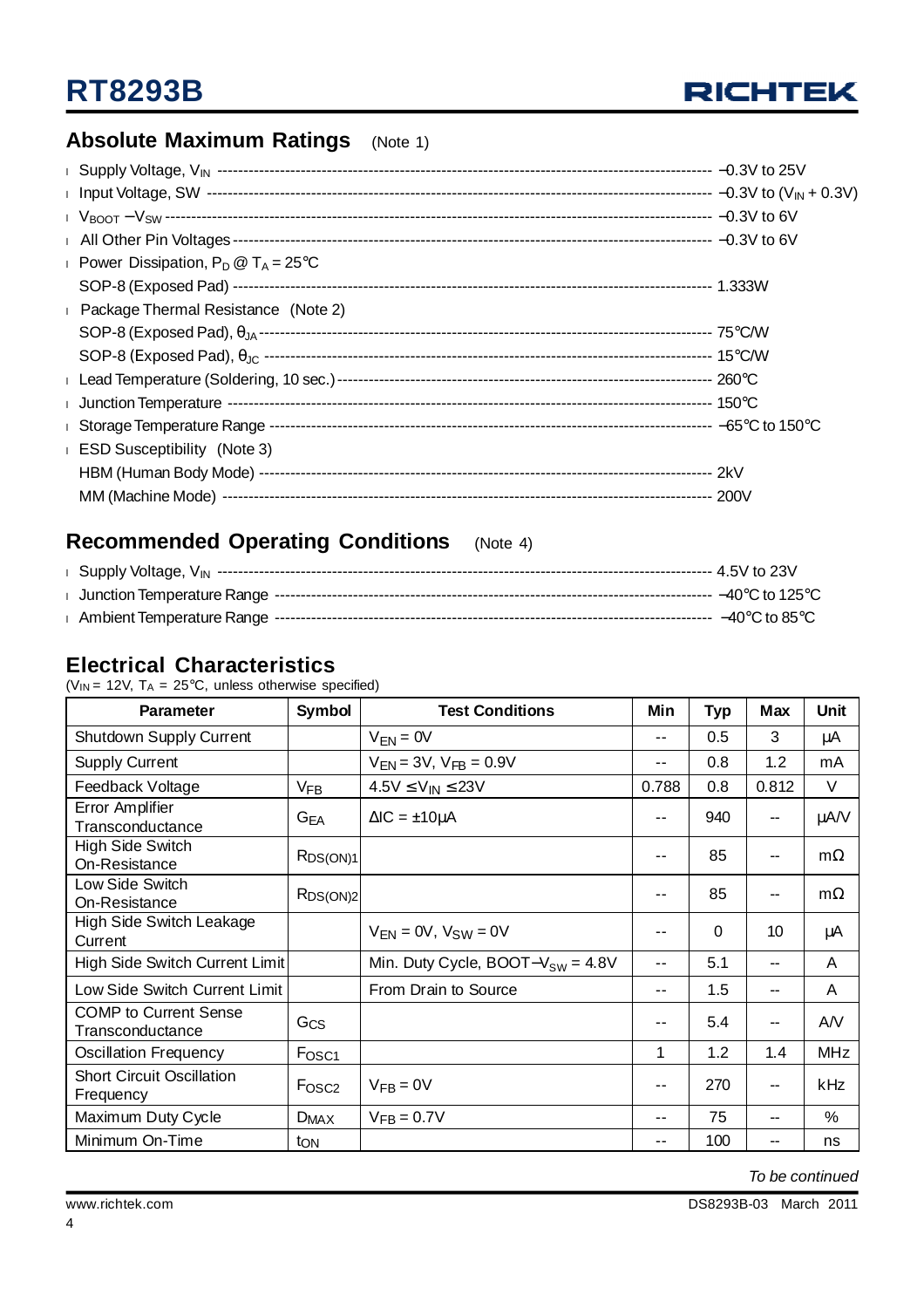# **RT8293B**

| <b>Parameter</b>                                 |            | <b>Symbol</b>              | <b>Conditions</b>    | Min           | Typ  | <b>Max</b>               | <b>Unit</b>     |
|--------------------------------------------------|------------|----------------------------|----------------------|---------------|------|--------------------------|-----------------|
| <b>EN Threshold</b>                              | Logic-High | V <sub>IH</sub>            |                      | 2.7           | $ -$ | 5.5                      | V               |
| Voltage                                          | Logic-Low  | V <sub>IL</sub>            |                      | --            | $ -$ | 0.4                      |                 |
| Input Under Voltage Lockout<br>Threshold         |            |                            | $V_{IN}$ Rising      | 3.8           | 4.2  | 4.5                      | ٧               |
| Input Under Voltage Lockout<br><b>Hysteresis</b> |            |                            |                      | $\sim$ $\sim$ | 320  | $\overline{\phantom{a}}$ | mV              |
| Soft-Start Current                               |            |                            | $V_{SS} = 0V$        | --            | 6    | --                       | μA              |
| Soft-Start Period                                |            |                            | $C_{SS} = 0.1 \mu F$ | --            | 13.5 | $- -$                    | ms              |
| <b>Thermal Shutdown</b>                          |            | $\mathsf{T}_{\mathsf{SD}}$ |                      | --            | 150  | $- -$                    | $\rm ^{\circ}C$ |

- **Note 1.** Stresses listed as the above "Absolute Maximum Ratings" may cause permanent damage to the device. These are for stress ratings. Functional operation of the device at these or any other conditions beyond those indicated in the operational sections of the specifications is not implied. Exposure to absolute maximum rating conditions for extended periods may remain possibility to affect device reliability.
- **Note 2.** θ<sub>JA</sub> is measured in natural convection at T<sub>A</sub> = 25°C on a high effective thermal conductivity four-layer test board of JEDEC 51-7 thermal measurement standard. The measurement case position of θ<sub>JC</sub> is on the exposed pad of the package.
- **Note 3.** Devices are ESD sensitive. Handling precaution is recommended.
- **Note 4.** The device is not guaranteed to function outside its operating conditions.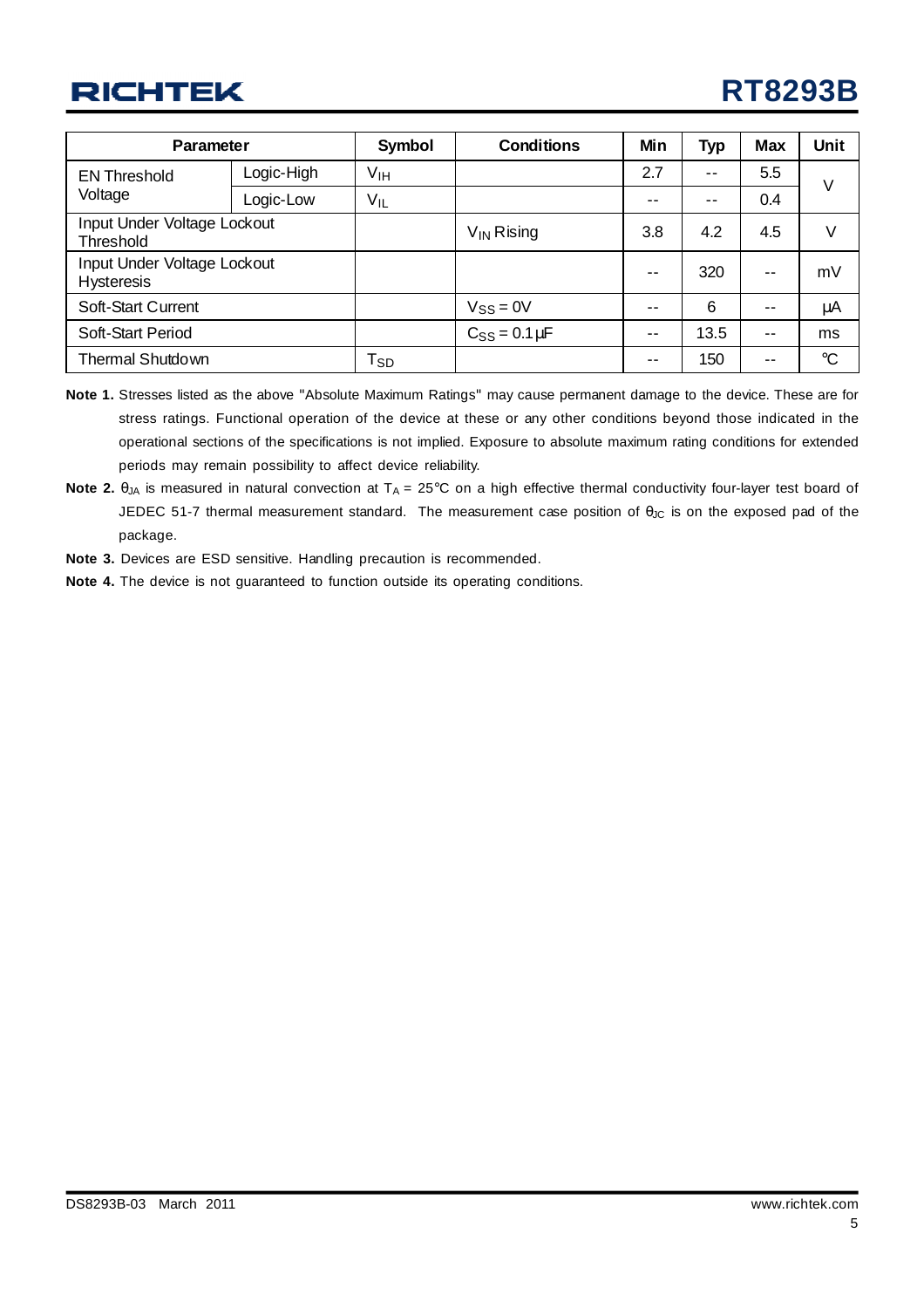

### **Typical Operating Characteristics**









**Output Voltage vs. Output Current**



**Switching Frequency vs. Temperature** 1.00 1.05 1.10 1.15 1.20 1.25 1.30 1.35 1.40 -50 -25 0 25 50 75 100 125 Temperature (°C) S witching Frequency (M  $\widetilde{H}$  $V_{IN} = 12V$ ,  $V_{OUT} = 3.3V$ ,  $I_{OUT} = 0.5A$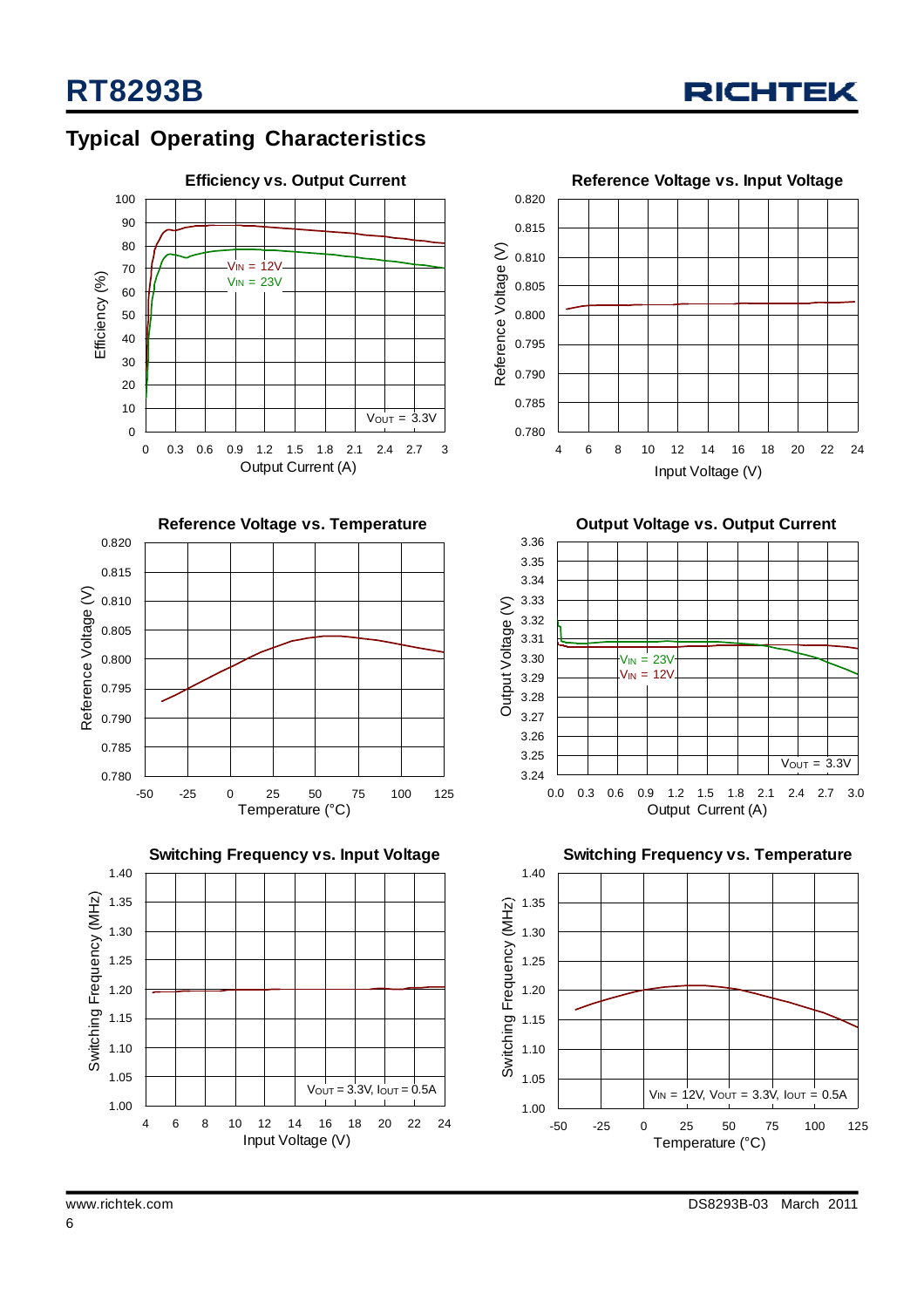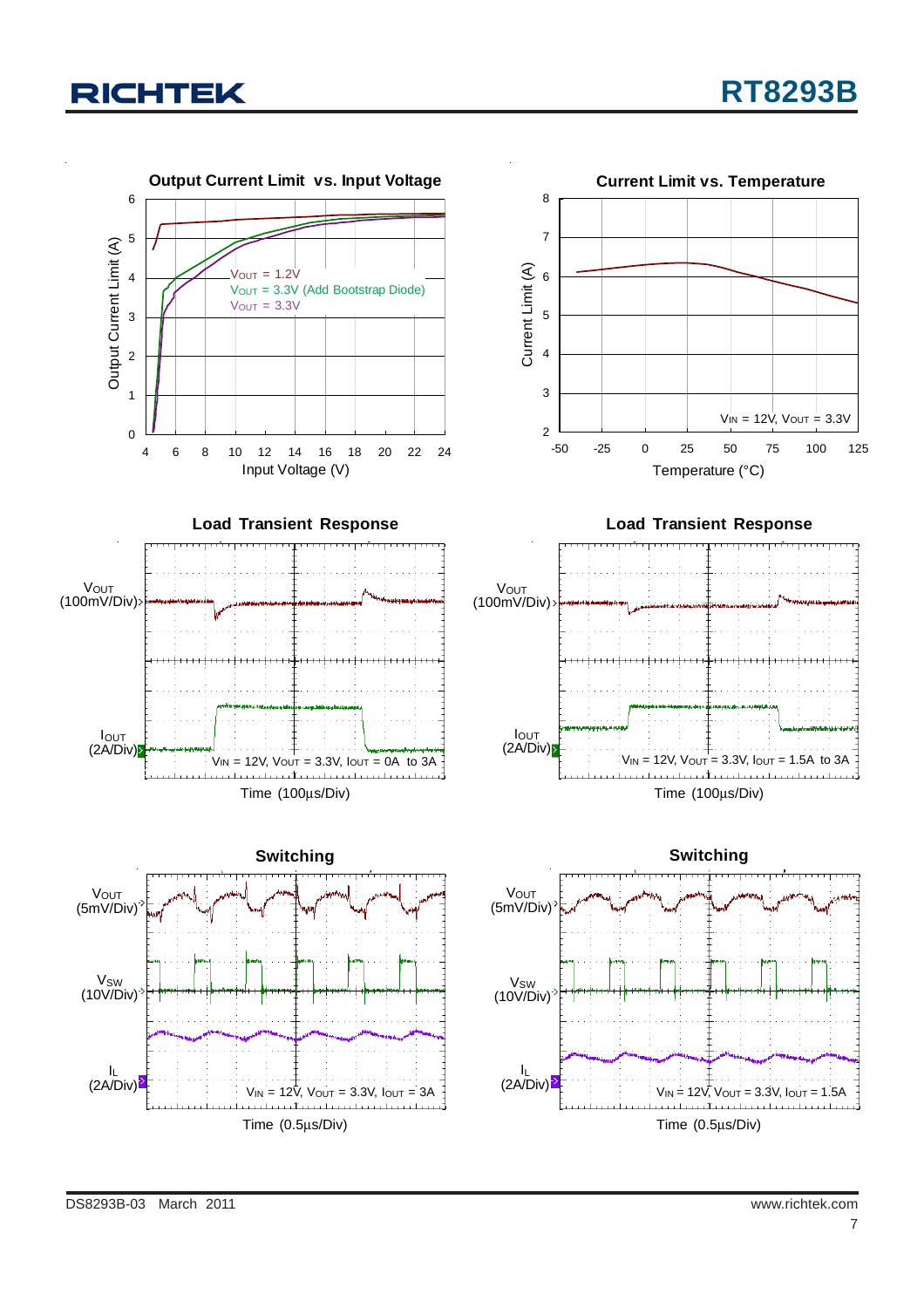# **RT8293B**











Time (5ms/Div)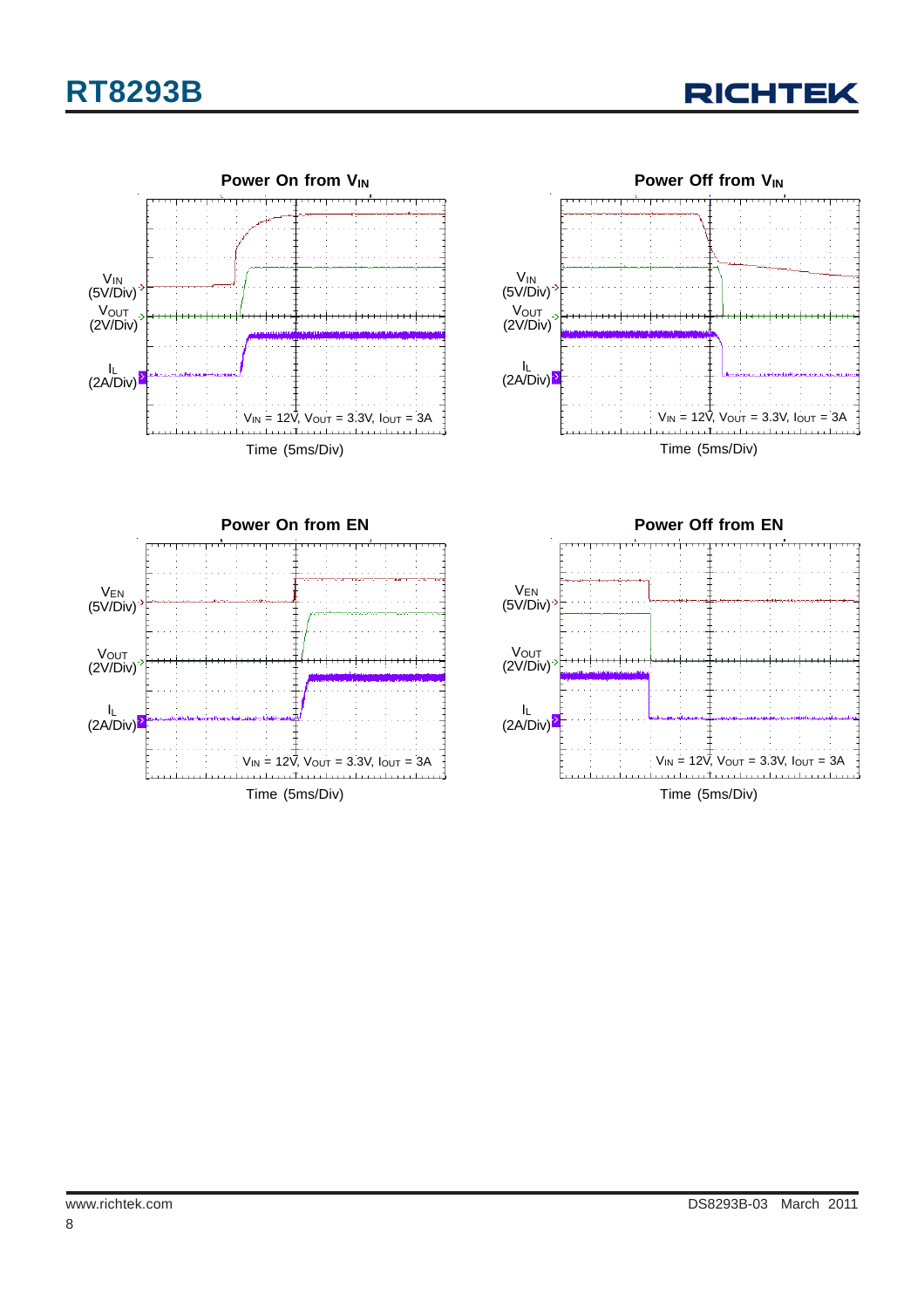### **Application Information**

The RT8293B is a synchronous high voltage buck converter that can support an input voltage range from 4.5V to 23V and the output current can be up to 3A.

#### **Output Voltage Setting**

The resistive voltage divider allows the FB pin to sense the output voltage as shown in Figure 1.



Figure 1. Output Voltage Setting

The output voltage is set by an external resistive voltage divider according to the following equation :

$$
V_{OUT} = V_{FB} \left( 1 + \frac{R1}{R2} \right)
$$

Where  $V_{FB}$  is the feedback reference voltage (0.8V typ.).

#### **External Bootstrap Diode**

Connect a 100nF low ESR ceramic capacitor between the BOOT pin and SW pin. This capacitor provides the gate driver voltage for the high side MOSFET.

It is recommended to add an external bootstrap diode between an external 5V and BOOT pin for efficiency improvement when input voltage is lower than 5.5V or duty cycle is higher than 65% .The bootstrap diode can be a low cost one such as IN4148 or BAT54. The external 5V can be a 5V fixed input from system or a 5V output of the RT8293B. Note that the external boot voltage must be lower than 5.5V.



Figure 2. External Bootstrap Diode

#### **Soft-Start**

The RT8293B contains an external soft-start clamp that gradually raises the output voltage. The soft-start timing can be programmed by the external capacitor between SS pin and GND. The chip provides a 6μA charge current for the external capacitor. If 0.1μF capacitor is used to set the soft-start, it's period will be 13.5ms (typ.).

#### **Chip Enable Operation**

The EN pin is the chip enable input. Pulling the EN pin low (<0.4V) will shutdown the device. During shutdown mode, the RT8293B quiescent current will drop below 3μA. Driving the EN pin high  $(>2.7V, < 5.5V)$  will turn on the device again. For external timing control (e.g.RC), the EN pin can also be externally pulled high by adding a  $R_{EN}^*$ resistor and  $C_{EN}^*$  capacitor from the VIN pin (see Figure 5).

An external MOSFET can be added to implement digital control on the EN pin when no system voltage above 2.5V is available, as shown in Figure 3. In this case, a 100k $\Omega$ pull-up resistor, REN, is connected between  $V_{\text{IN}}$  and the EN pin. MOSFET Q1 will be under logic control to pull down the EN pin.



Figure 3. Enable Control Circuit for Logic Control with Low Voltage

To prevent enabling circuit when  $V_{IN}$  is smaller than the  $V<sub>OUT</sub>$  target value, a resistive voltage divider can be placed between the input voltage and ground and connected to the EN pin to adjust IC lockout threshold, as shown in Figure 4. For example, if an 8V output voltage is regulated from a 12V input voltage, the resistor  $R_{EN2}$  can be selected to set input lockout threshold larger than 8V.

9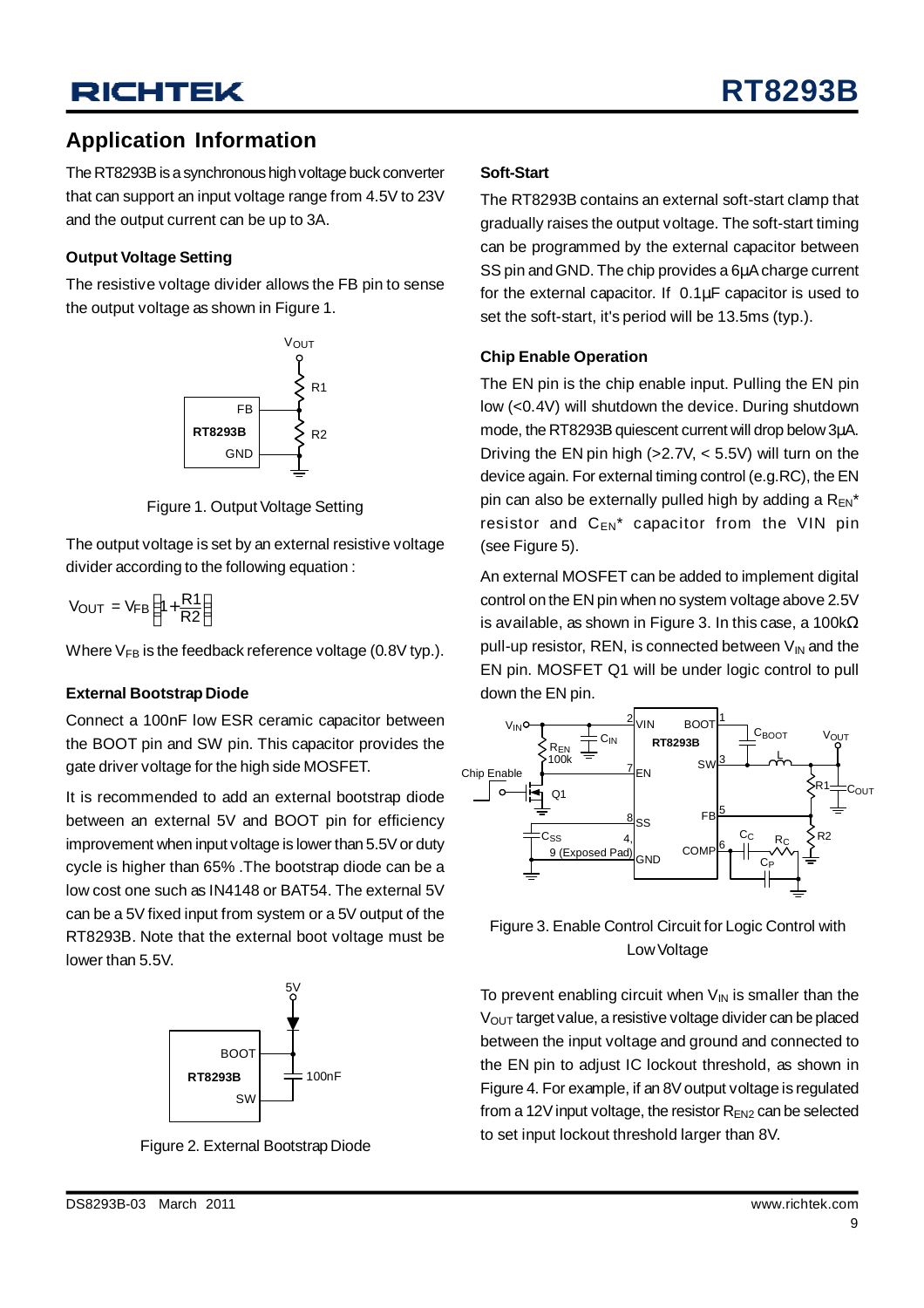# **RT8293B**





Figure 4. The Resistors can be Selected to Set IC Lockout Threshold

#### **Hiccup Mode**

For the RT8293BH, it provides Hiccup Mode Under Voltage Protection (UVP). When the FB voltage drops below half of the feedback reference voltage,  $V_{FB}$ , the UVP function will be triggered and the RT8293BH will shut down for a period of time and then recover automatically. The Hiccup Mode UVP can reduce input current in short-circuit conditions.

#### **Latch Off Mode**

For the RT8293BL, it provides Latch Off Mode Under Voltage Protection (UVP). When the FB voltage drops below half of the feedback reference voltage, VFB, the UVP will be triggered and the RT8293BL will shut down in Latch Off Mode. In shutdown condition, the RT8293BL can be reset by EN pin or power input VIN.

#### **Inductor Selection**

The inductor value and operating frequency determine the ripple current according to a specific input and output voltage. The ripple current  $\Delta I_L$  increases with higher  $V_{IN}$ and decreases with higher inductance.

$$
\Delta I_L = \left[ \frac{V_{OUT}}{f \times L} \right] \times \left[ 1 - \frac{V_{OUT}}{V_{IN}} \right]
$$

Having a lower ripple current reduces not only the ESR losses in the output capacitors but also the output voltage ripple. High frequency with small ripple current can achieve highest efficiency operation. However, it requires a large inductor to achieve this goal.

For the ripple current selection, the value of  $\Delta I_L$  = 0.24( $I_{MAX}$ ) will be a reasonable starting point. The largest ripple current occurs at the highest  $V_{\text{IN}}$ . To guarantee that the ripple current stays below the specified maximum, the inductor value should be chosen according to the following

equation :

$$
L = \left[\frac{V_{OUT}}{f \times \Delta I_{L(MAX)}}\right] \times \left[1 - \frac{V_{OUT}}{V_{IN(MAX)}}\right]
$$

The inductor's current rating (caused a 40°C temperature rising from 25°C ambient) should be greater than the maximum load current and its saturation current should be greater than the short circuit peak current limit. Please see Table 2 for the inductor selection reference.

| Table 2. Suggested Inductors for Typical |  |
|------------------------------------------|--|
| <b>Application Circuit</b>               |  |

| Component<br><b>Supplier</b> | <b>Series</b>   | <b>Dimensions</b><br>(mm)     |
|------------------------------|-----------------|-------------------------------|
| TDK                          | <b>VLF10045</b> | $10 \times 9.7 \times 4.5$    |
| TDK                          | SLF12565        | $12.5 \times 12.5 \times 6.5$ |
| <b>TAIYO</b><br><b>YUDEN</b> | NR8040          | $8 \times 8 \times 4$         |

#### $C<sub>IN</sub>$  and  $C<sub>OUT</sub>$  Selection

The input capacitance,  $C_{\text{IN}}$  is needed to filter the trapezoidal current at the source of the high side MOSFET. To prevent large ripple current, a low ESR input capacitor sized for the maximum RMS current should be used. The RMS current is given by :

$$
I_{RMS} = I_{OUT(MAX)} \frac{V_{OUT}}{V_{IN}} \sqrt{\frac{V_{IN}}{V_{OUT}} - 1}
$$

This formula has a maximum at  $V_{IN} = 2V_{OUT}$ , where  $I<sub>RMS</sub> = I<sub>OUT</sub>/2$ . This simple worst-case condition is commonly used for design because even significant deviations do not offer much relief.

Choose a capacitor rated at a higher temperature than required. Several capacitors may also be paralleled to meet size or height requirements in the design.

For the input capacitor, two 10μF low ESR ceramic capacitors are recommended. For the recommended capacitor, please refer to Table 3 for more detail.

The selection of  $C_{\text{OUT}}$  is determined by the required ESR to minimize voltage ripple.

Moreover, the amount of bulk capacitance is also a key for  $C_{\text{OUT}}$  selection to ensure that the control loop is stable. Loop stability can be checked by viewing the load transient response as described in a later section.

The output ripple,  $\Delta V_{\text{OUT}}$ , is determined by :

 $\Delta V_{\text{OUT}} \leq \Delta I_L \left[ \text{ESR} + \frac{1}{8f \text{C}_{\text{OUT}}} \right]$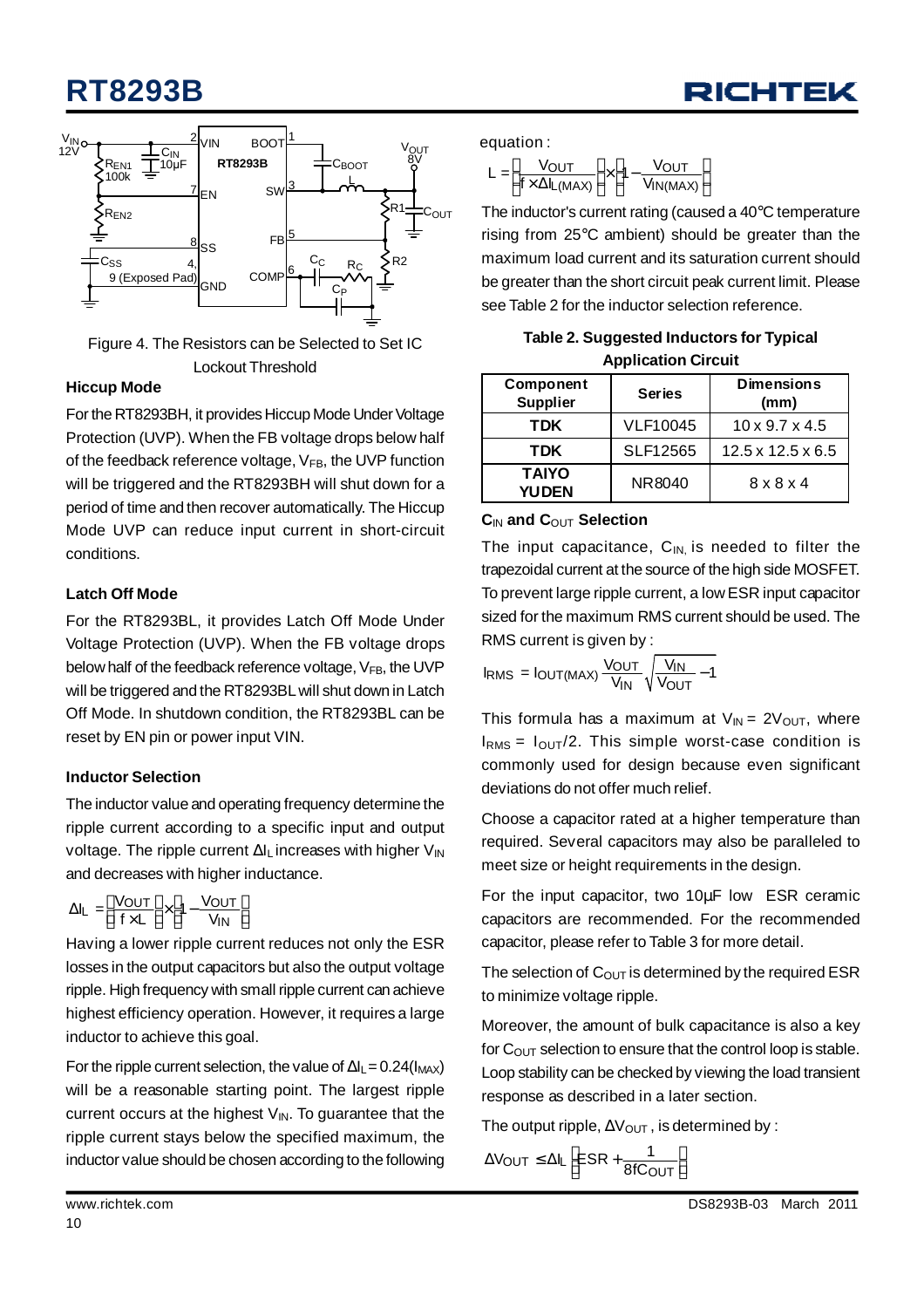The output ripple will be highest at the maximum input voltage since ΔIL increases with input voltage. Multiple capacitors placed in parallel may be needed to meet the ESR and RMS current handling requirement.Dry tantalum, special polymer, aluminum electrolytic and ceramic capacitors are all available in surface mount packages. Special polymer capacitors offer very low ESR value. However, it provides lower capacitance density than other types. Although Tantalum capacitors have the highest capacitance density, it is important to only use types that pass the surge test for use in switching power supplies. Aluminum electrolytic capacitors have significantly higher ESR. However, it can be used in cost-sensitive applications for ripple current rating and long term reliability considerations. Ceramic capacitors have excellent low ESR characteristics but can have a high voltage coefficient and audible piezoelectric effects. The high Q of ceramic capacitors with trace inductance can also lead to significant ringing.

Higher values, lower cost ceramic capacitors are now becoming available in smaller case sizes. Their high ripple current, high voltage rating and low ESR make them ideal for switching regulator applications. However, care must be taken when these capacitors are used at input and output. When a ceramic capacitor is used at the input and the power is supplied by a wall adapter through long wires, a load step at the output can induce ringing at the input,  $V_{IN}$ . At best, this ringing can couple to the output and be mistaken as loop instability. At worst, a sudden inrush of current through the long wires can potentially cause a voltage spike at  $V_{\text{IN}}$  large enough to damage the part.

#### **Checking Transient Response**

The regulator loop response can be checked by looking at the load transient response. Switching regulators take several cycles to respond to a step in load current. When a load step occurs,  $V_{\text{OUT}}$  immediately shifts by an amount equal to ΔILOAD (ESR) also begins to charge or discharge  $C<sub>OUT</sub>$  generating a feedback error signal for the regulator to return  $V_{\text{OUT}}$  to its steady-state value. During this recovery time,  $V_{\text{OUT}}$  can be monitored for overshoot or ringing that would indicate a stability problem.

#### **EMI Consideration**

Since parasitic inductance and capacitance effects in PCB circuitry would cause a spike voltage on the SW pin when high side MOSFET is turned-on/off, this spike voltage on SW may impact on EMI performance in the system. In order to enhance EMI performance, there are two methods to suppress the spike voltage. One is to place an R-C snubber between SW and GND and make them as close as possible to the SW pin (see Figure 5). Another method is adding a resistor in series with the bootstrap capacitor,  $C_{\text{BOOT}}$ . But this method will decrease the driving capability to the high side MOSFET. It is strongly recommended to reserve the R-C snubber during PCB layout for EMI improvement. Moreover, reducing the SW trace area and keeping the main power in a small loop will be helpful on EMI performance. For detailed PCB layout guide, please refer to the section of Layout Consideration.



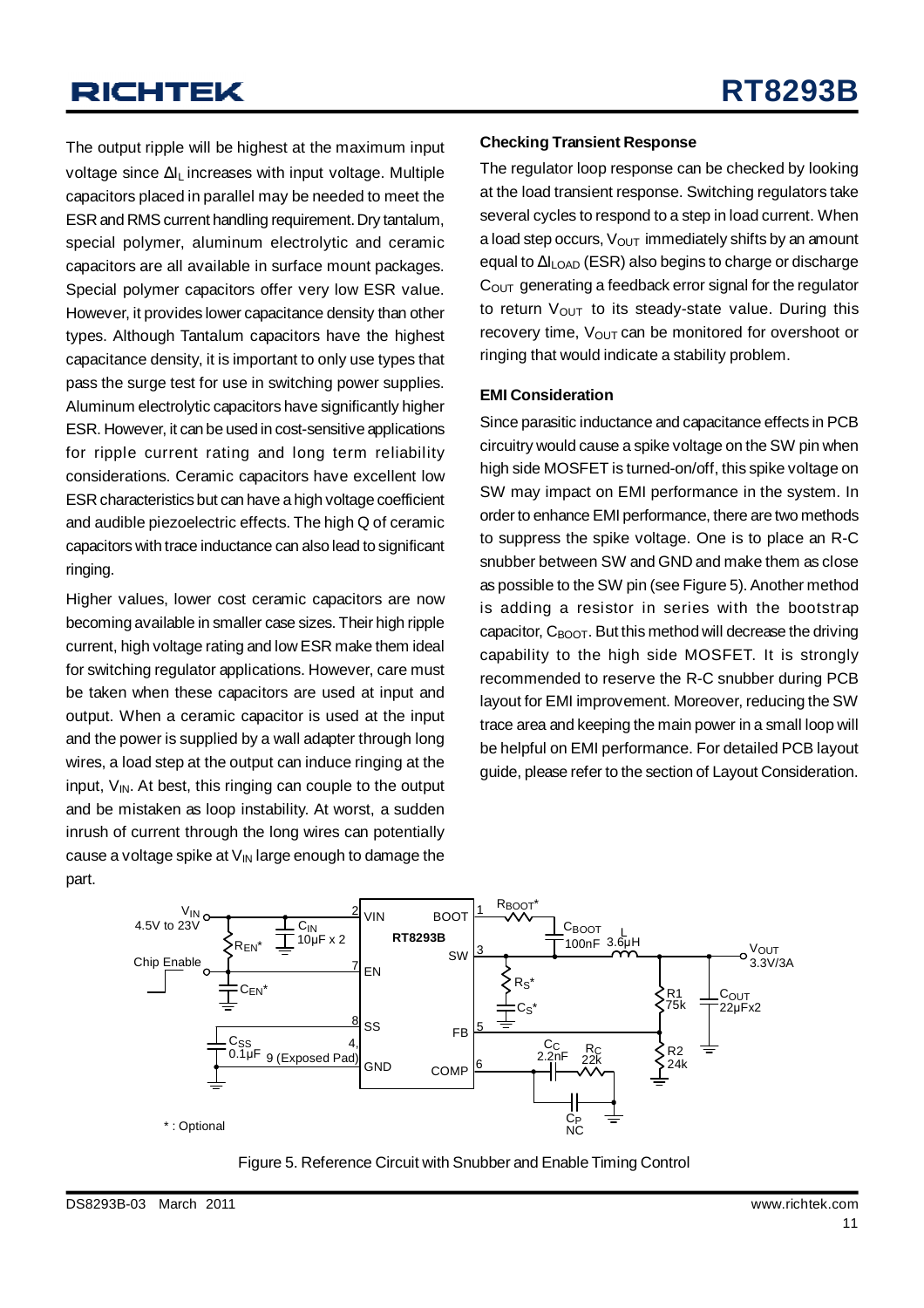# **RT8293B**

### RICHTEK

#### **Thermal Considerations**

For continuous operation, do not exceed the maximum operation junction temperature 125°C. The maximum power dissipation depends on the thermal resistance of IC package, PCB layout, the rate of surroundings airflow and temperature difference between junction to ambient. The maximum power dissipation can be calculated by following formula :

 $P_{D(MAX)} = (T_{J(MAX)} - T_A)/\theta_{JA}$ 

Where  $T_{J(MAX)}$  is the maximum operation junction temperature,  $T_A$  is the ambient temperature and the  $\theta_{JA}$  is the junction to ambient thermal resistance.

For recommended operating conditions specification of RT8293B, the maximum junction temperature is 125°C. The junction to ambient thermal resistance  $\theta_{JA}$  is layout dependent. For PSOP-8 package, the thermal resistance  $\theta$ <sub>JA</sub> is 75°C/W on the standard JEDEC 51-7 four-layer thermal test board. The maximum power dissipation at  $T_A = 25^{\circ}$ C can be calculated by following formula :

 $P_{D(MAX)} = (125^{\circ}C - 25^{\circ}C) / (75^{\circ}C/W) = 1.333W$ (min.copper area PCB layout)

 $P_{D(MAX)} = (125^{\circ}C - 25^{\circ}C) / (49^{\circ}C/W) = 2.04W$ (70mm<sup>2</sup>copper area PCB layout)

The thermal resistance  $\theta$ <sub>JA</sub> of SOP-8 (Exposed Pad) is determined by the package architecture design and the PCB layout design. However, the package architecture design had been designed. If possible, it's useful to increase thermal performance by the PCB layout copper design. The thermal resistance  $\theta_{JA}$  can be decreased by adding copper area under the exposed pad of SOP-8 (Exposed Pad) package.

As shown in Figure 6, the amount of copper area to which the SOP-8 (Exposed Pad) is mounted affects thermal performance. When mounted to the standard SOP-8 (Exposed Pad) pad (Figure 6a.),  $\theta_{JA}$  is 75°C/W. Adding copper area of pad under the SOP-8 (Exposed Pad) (Figure 6b.) reduces the  $\theta_{JA}$  to 64°C/W. Even further, increasing the copper area of pad to  $70$ mm $^2$  (Figure 6e.) reduces the  $\theta$ JA to 49°C/W.

The maximum power dissipation depends on operating ambient temperature for fixed  $T_{J(MAX)}$  and thermal resistance  $θ<sub>JA</sub>$ . For RT8293B package, the Figure 7. of derating curves allows the designer to see the effect of rising ambient temperature on the maximum power dissipation allowed.



Figure 7. Derating Curves for RT8293B Package



(a) Copper Area =  $(2.3 \times 2.3)$  mm<sup>2</sup>,  $\theta_{JA} = 75^{\circ}$ C/W



(b) Copper Area =  $10 \text{mm}^2$ ,  $\theta_{JA} = 64^{\circ} \text{C/W}$ 

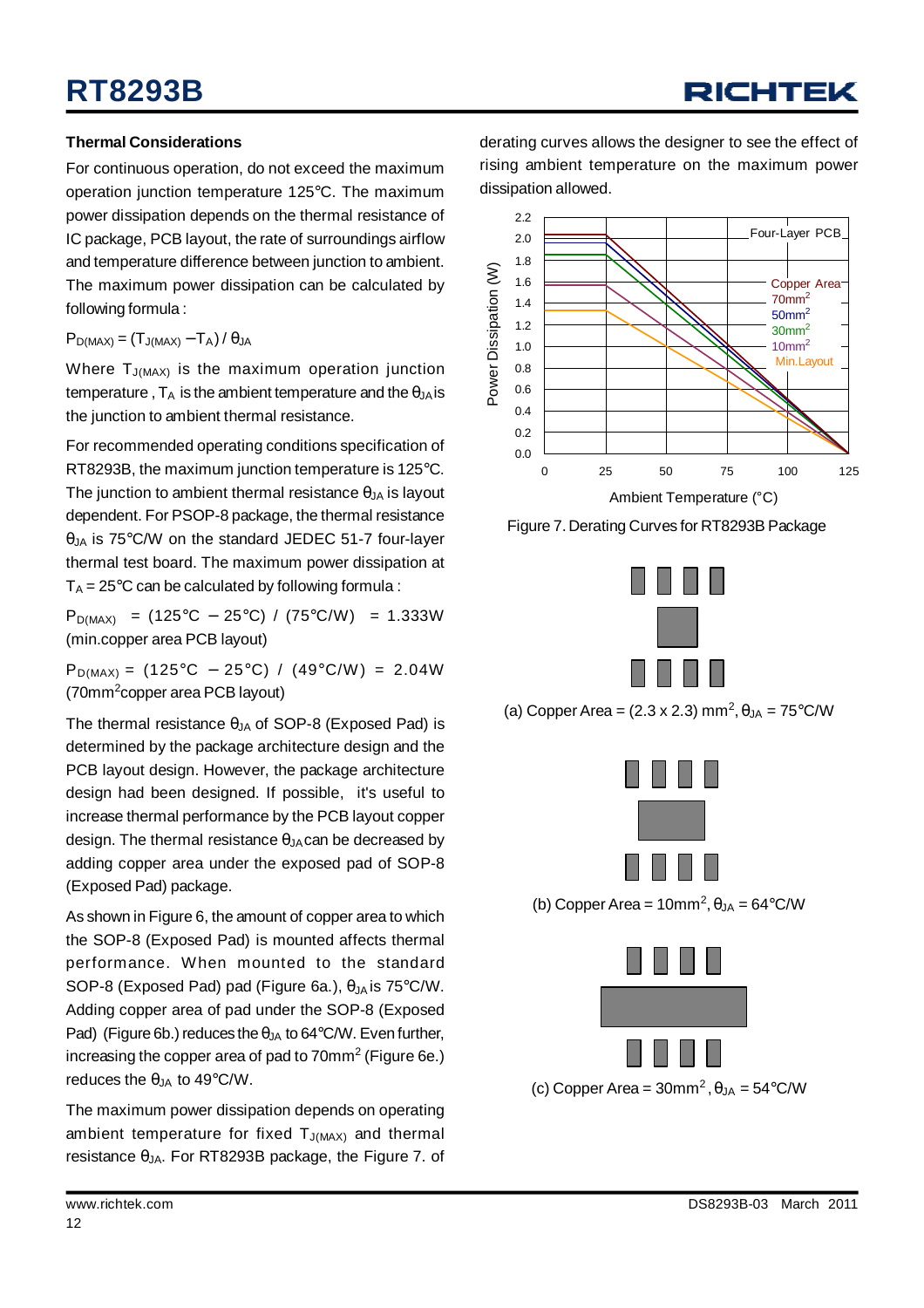# **RT8293B**





(d) Copper Area =  $50$ mm<sup>2</sup>,  $\theta_{JA} = 51^{\circ}$ C/W

,  $\theta_{JA} = 51^{\circ}$ C/W (e) Copper Area = 70mm<sup>2</sup>,  $\theta_{JA} = 49^{\circ}$ C/W

Figure 6. Themal Resistance vs. Copper Area Layout Design

#### **Layout Consideration**

For best performance of the RT8293B, the follow layout guidelines must be strictly followed.

- } Input capacitor must be placed as close to the IC as possible.
- } SW should be connected to inductor by wide and short trace. Keep sensitive components away from this trace.
- } The feedback components must be connected as close to the device as possible



Figure 8. PCB Layout Guide

| Location        | <b>Component Supplier</b> | Part No.       | Capacitance (mF) | <b>Case Size</b> |
|-----------------|---------------------------|----------------|------------------|------------------|
| C <sub>IN</sub> | <b>MURATA</b>             | GRM31CR61E106K | 10               | 1206             |
| $C_{IN}$        | <b>TDK</b>                | C3225X5R1E106K | 10               | 1206             |
| $C_{IN}$        | <b>TAIYO YUDEN</b>        | TMK316BJ106ML  | 10               | 1206             |
| <b>COUT</b>     | <b>MURATA</b>             | GRM31CR60J476M | 47               | 1206             |
| <b>COUT</b>     | <b>TDK</b>                | C3225X5R0J476M | 47               | 1210             |
| COUT            | <b>MURATA</b>             | GRM32ER71C226M | 22               | 1210             |
| $C_{OUT}$       | <b>TDK</b>                | C3225X5R1C22M  | 22               | 1210             |

#### **Table 3. Suggested Capacitors for C<sub>IN</sub> and C<sub>OUT</sub>**